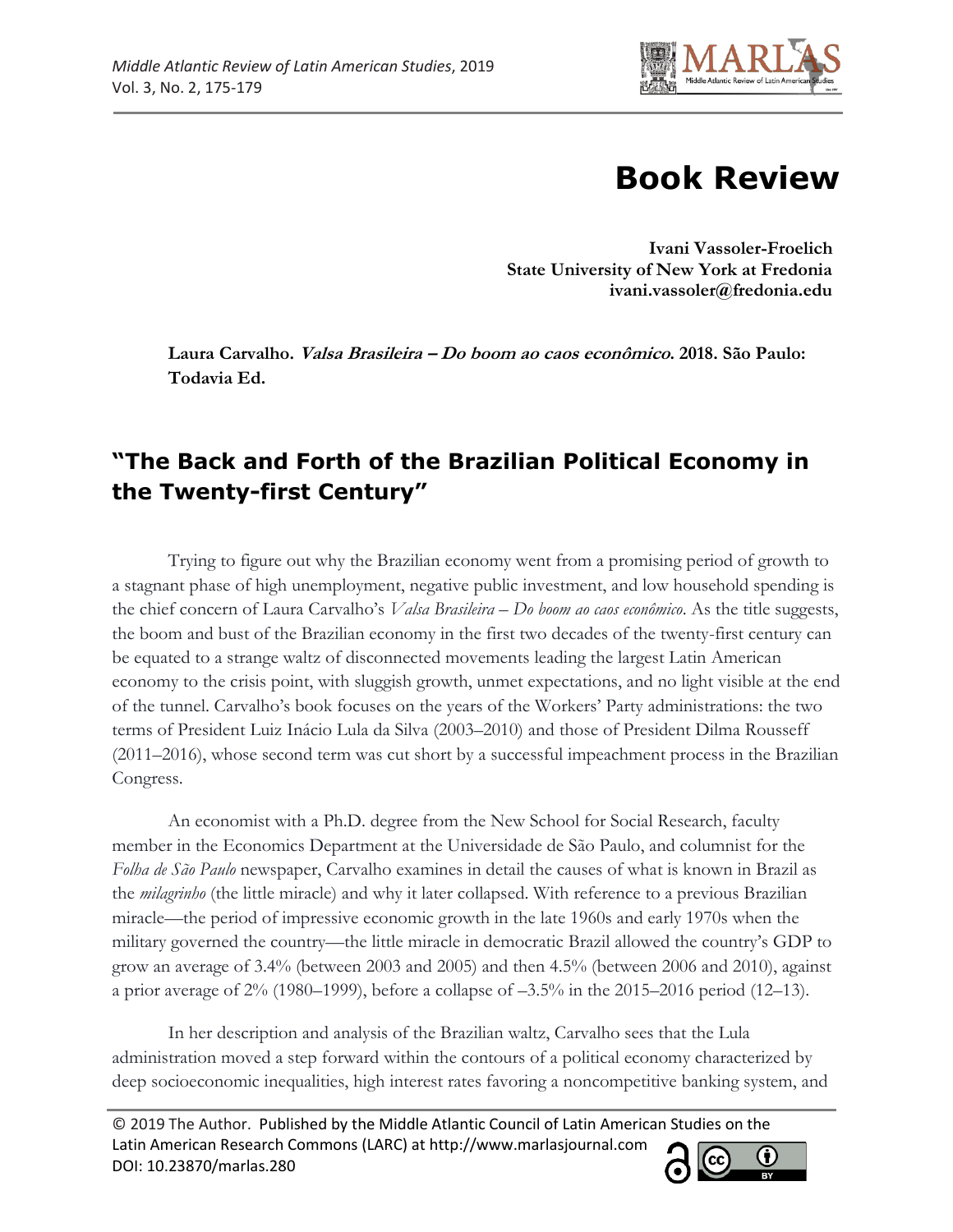#### *Middle Atlantic Review of Latin American Studies*

a gradual process of deindustrialization in a developing country that was not fully industrialized. With a bit of luck, but not only that, the Lula administration benefitted from a highly favorable external economic environment when China became an avid importer of commodities, thus allowing the growth of Brazilian exports, mainly soybeans, iron ore, and oil. While the commodities boom led to a GDP growth in Brazil of 5.8% in 2004, Carvalho explains that after 2005 "the increase in exports lost impact, and the domestic market started to grow faster thanks to the expansion of both household spending and investments" (19). The economic improvement, or *milagrinho*, according to Carvalho, was the result of a series of economic policies implemented during the Lula administration: income distribution, incentives to families to access credit for consumer goods and housing, and, finally, a program of public investments in highways, energy projects, ports, and airports.

In an attempt to build a welfare state to counter the effects of the neoliberal economic policies of previous administrations,<sup>1</sup> President Lula emphasized income distribution policies such as *Bolsa Família*, or family grant, a monthly government stipend to those living below the poverty line, and minimum wage increases of 6.8% between 2003 and 2005 and of 5.9% between 2006 and 2010, against a rise of 1.8% from 1999 to 2002. In contrast to negative indicators between 1999 and 2005, federal investments in Brazil grew 27.6% during the second term of Lula's administration. In the same period, the total investment (private and public) also increased by 9.1% against previous meager rates (12).

At times when the world economy, and particularly the most developed countries, were struggling with the effects of the great recession (2007–2008), the Brazilian economy was growing, and the results were visible. As Carvalho states: "Between 2004 and 2010, Brazil, in addition to high growth rates, also achieved a reduction in social and regional disparities, salary increases, rise in employment, improvement in government accounts, in addition to control over inflation. Investment grew 6.7% on average, above the growth of consumer spending at 4.5% per year" (10).

The enormous development challenges that the Lula government intended to address, however, were soon entangled in missteps of the strange waltz. Against a GDP growth of 7.5% in 2010 (the last year of the Lula administration), President Dilma Rousseff, in the first year of her first term (2011) was already facing an economic slowdown. The economic policies of income redistribution with cash transfers to the poor, the consumer credit stimulus, and the public investments that had sustained the *milagrinho* had lost appeal, and a new emphasis was placed on incentives to the private sector (40). Although the end of the commodities boom can justify the economy's going sour, Carvalho points to a succession of economic policy errors. Despite its

<sup>1</sup> After twenty-one years of military governments (1964–1985), Brazil initiated a process of democratization with the return of civilian rule under President Trancredo Neves, who died in a hospital one day before his inauguration and was replaced by President José Sarney. In 1989, with the return of general elections, the presidency was won by Fernando Collor do Mello, who adopted a series of liberalizing economic policies in line with the Washington Consensus. A corruption scandal forced his resignation in 1992, and he was replaced by Vice President Itamar Franco. New elections in 1994 led to the victory of Fernando Henrique Cardoso, reelected in 1998.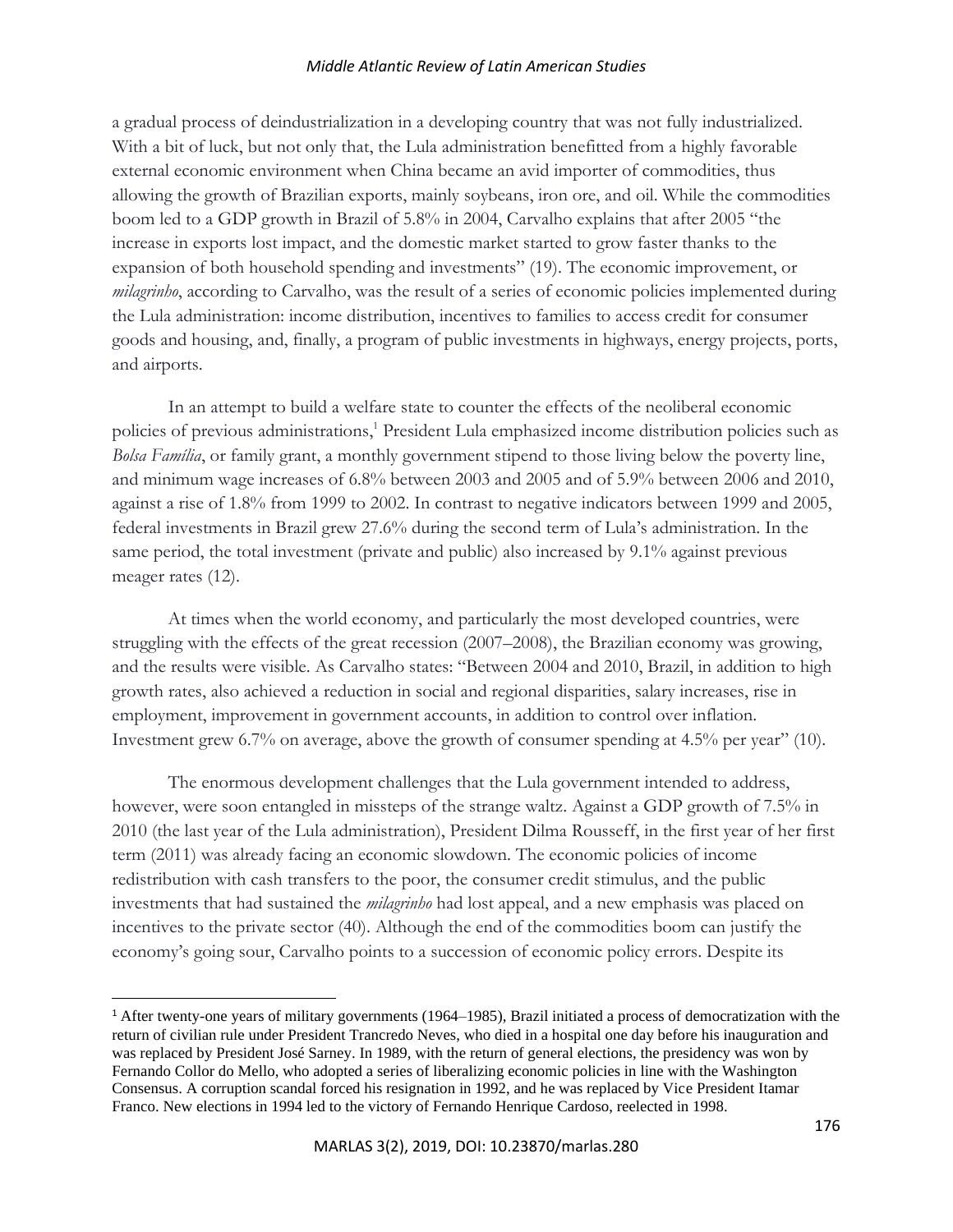#### Vassoler-Froelich – *Valsa Brasileira* Book Review

success in reducing the country's inequalities and lifting thousands out of poverty, the little miracle was unable to rescue a manufacturing sector in its doldrums due to globalization and deindustrialization. Thus, though consumers were ready to buy, the country's industrial sector could not produce, and imports became the "solution." As Carvalho observes, the first lesson of the Brazilian waltz is that "a process of growth based on a dynamic domestic market requires an industrial policy focusing on the diversification of the productive structure" (45), intended to prevent trade deficits and balance of payments distortions.

In the Brazilian income pyramid, those in the middle felt the pain during the *milagrinho* years. Citing 2017 studies, Carvalho asserts that between 2001 and 2015 the poorest 50% increased their participation in the national income from 11% to 12%, but the wealthiest 1% elevated their participation from 25% to 28%. Those in the middle of the pyramid saw a decline in their participation in the national income from 34 to 32% (50–51). In a country where the middle class is constituted mainly by low-income families (when compared to the income of middle classes in developed countries), political opposition to President Rousseff grew fast. The June Journeys of 2013 already signalized the dissatisfaction when millions of protesters took to the streets of the country's largest city, São Paulo, against the "economic squeeze." The inflation of 4.7% between 2006 and 2010, reached 6.2% in 2014.<sup>2</sup>

Trying to shore up the economy, the government took another step that would prove to be a setback. Different economic sectors benefited from a series of fiscal incentives in the form of the elimination of business taxes aimed at increasing private investments and job creation. Yet, the actual consequence was a significant loss of federal tax revenues, estimated at R\$ 450 billion reais (about US\$ 100 billion based on today's exchange rate) between 2011 and 2018 (71). Despite the tax benefits provided to corporations, private investments did not grow in the period. Following the world trend of so-called financial capitalism, as opposed to productive capitalism, the business sector in Brazil used its capital to invest in government bonds and thus benefit from the high interest rates instead of making productive investments in manufacturing. In the end, the national accounts deteriorated due to the number of government subsidies to the private sector and the loss of federal revenues. Facing a fiscal decline, the Rousseff administration lost its ability to make public investments.

In 2014, Rousseff was reelected for a second term amid a crisis that would lead to her impeachment and removal from power in August 2016 under the accusation of questionable

<sup>2</sup> There are several explanations behind the 2013 June Journeys. As the country was preparing to host the 2014 Soccer World Cup, some groups organized demonstrations against the sporting event due to its high costs at a time when the economy was slowing down, and social services delivery was becoming increasingly precarious. Another social movement—*Passe Livre*, or Free Fare—took to the streets in several Brazilian cities to demand free public transportation. See "Brazil protests: President to hold emergency meetings," by Jonathan Watts, *The Guardian*, Jun 21, 2013, [https://www.theguardian.com/world/2013/jun/21/brazil-protests-president-emergency-meeting.](https://www.theguardian.com/world/2013/jun/21/brazil-protests-president-emergency-meeting) Another account of the journeys, which have been placed within more massive world protests such as the Occupy Movement and Arab Spring, can be found in Camila Jourdan, *2013: memórias e resistências* (Editora Circuito, 2018).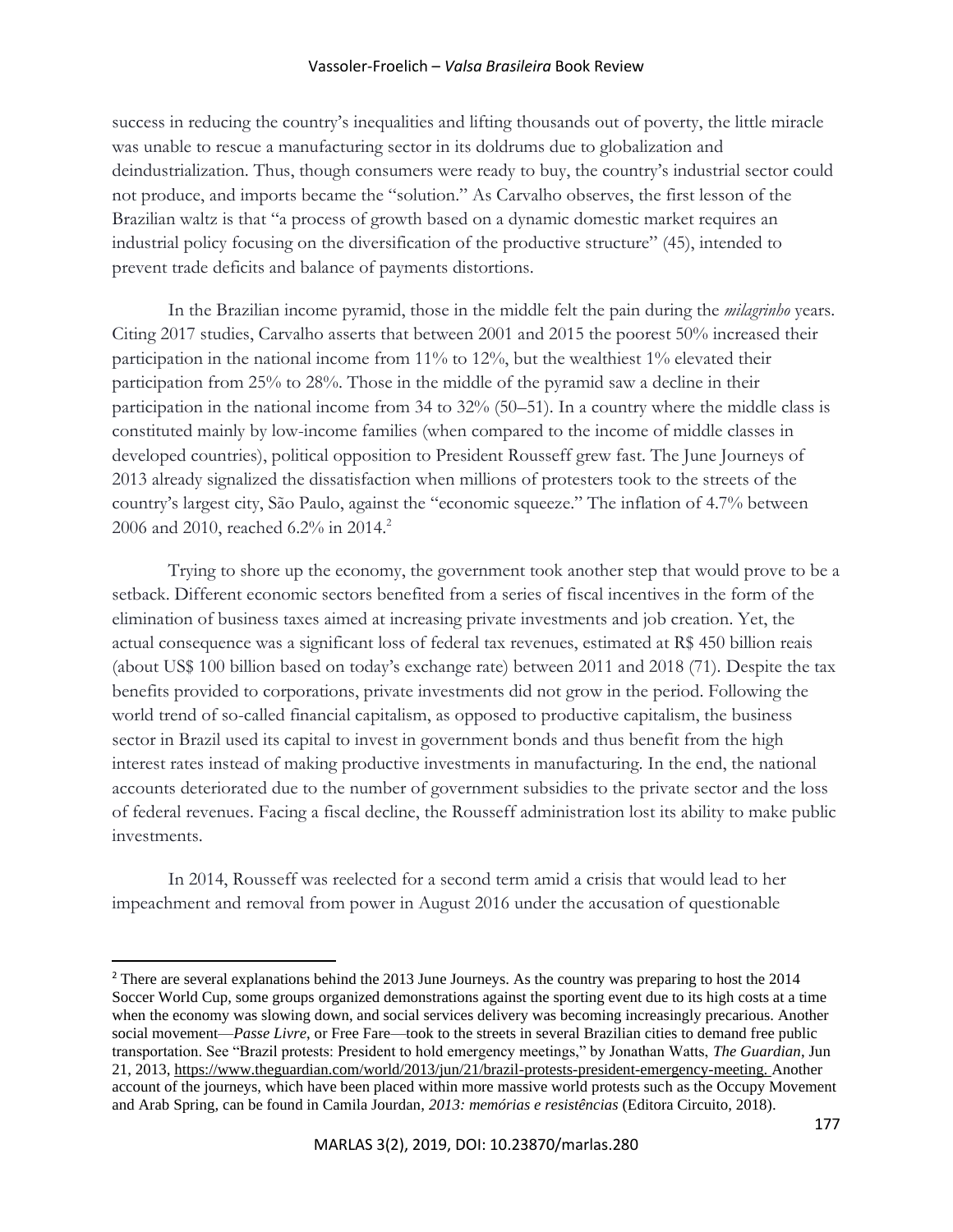### *Middle Atlantic Review of Latin American Studies*

budgetary practices.<sup>3</sup> As she left, Vice President Michel Temer took office and remained in power until December 2018. During his short term, President Temer also made economic missteps that did not spur economic growth, but rather led to high unemployment and to the astonishing number of one hundred million Brazilians—about half of the country's population—surviving on an income below the minimum wage, according to a study released by the Brazilian Institute of Geography and Statistics (IBGE) in 2017.<sup>4</sup>

From the virtuous cycle during the years of the Lula administration and its attempts to improve the lives of the poorest without negatively affecting the rich, the Brazilian waltz moved to end the *milagrinho*. Disconnected steps put the country into a dangerous vicious cycle of economic stagnation, unemployment, and low investments during the Rousseff administration and beyond. According to Carvalho, between 2015 and 2016, the back and forth of the Brazilian political economy set the stage for a significant setback now evolving toward "the accelerated dismantling of the fragile Brazilian welfare state" (12).

In this well-researched radiograph of the ups and downs of the Brazilian economy in the last two decades, the author debunks the widespread claim from more conservative sectors that the crisis was the result of an excess of state interventionism in the form of redistributive policies such family grants and increases in the minimum wage. To the contrary, Carvalho claims that the social policies during President Lula's two mandates produced positive results in terms of economic growth and the reduction of inequalities. However, the waltz acted perversely during President Rousseff's administration, when the commodities boom slowed considerably, leaving the business class restive. In response, Rousseff implemented economic policies that businesses demanded, including a series of corporate tax reductions that did not produce the expected economic growth. And thus, the miraculous dance ended.

<sup>3</sup> Rousseff's administration was also profoundly affected by the corruption investigations initiated in 2014 by the Federal Police. The so-called *Operação Lava Jato* (Operation Car Wash) has convicted about 160 people, among them several Workers' Party politicians, including former President Luiz Inácio Lula da Silva. Still jailed are former high-level employees of Petrobras (the state oil company) and CEOs of major construction and infrastructure sector corporations.

<sup>4</sup> See Daniel Silveira, "Metade dos trabalhadores brasileiros tem renda menor que o salário mínimo, aponta IBGE," *G1 Últimas Notícias*, Nov. 29, 2017. [https://g1.globo.com/economia/noticia/metade-dos-trabalhadores-brasileiros](https://g1.globo.com/economia/noticia/metade-dos-trabalhadores-brasileiros-tem-renda-menor-que-o-salario-minimo-aponta-ibge.ghtml)[tem-renda-menor-que-o-salario-minimo-aponta-ibge.ghtml.](https://g1.globo.com/economia/noticia/metade-dos-trabalhadores-brasileiros-tem-renda-menor-que-o-salario-minimo-aponta-ibge.ghtml) The minimum wage of R\$ 998 reais is equivalent to US\$ 236 monthly.